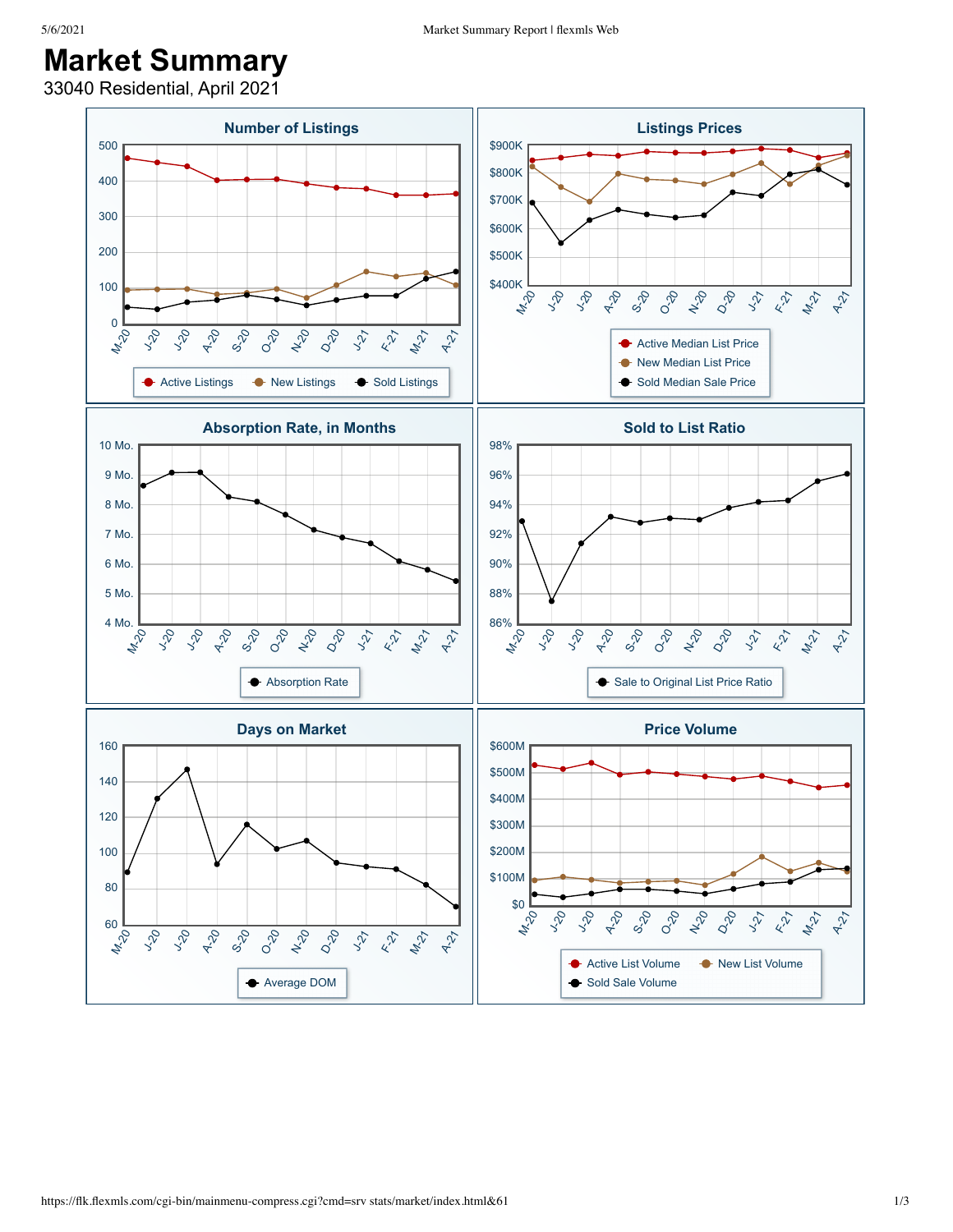| <b>Summary Statistics</b> |             |             |          |                 |                 |           |
|---------------------------|-------------|-------------|----------|-----------------|-----------------|-----------|
|                           | Apr-21      | Apr-20      | $%$ Chq  | <b>2021 YTD</b> | <b>2020 YTD</b> | % Chg $ $ |
| Absorption Rate           | 5.43        | 8.58        | $-36.71$ | 6.01            | 8.67            | $-30.68$  |
| Average List Price        | \$1.245.066 | \$1,139,340 | 9.28     | \$1,179,323     | \$1,134,482     | 3.95      |
| Median List Price         | \$873.750   | \$827,000   | 5.65     | \$849.000       | \$819.450       | 3.61      |
| Average Sale Price        | \$952.915   | \$958.745   | $-0.61$  | \$1,031,093     | \$861.022       | 19.75     |
| Median Sale Price         | \$759.500   | \$637.500   | 19.14    | \$769.000       | \$675,000       | 13.93     |
| Average DOM               | 70          | 92          | $-23.91$ | 81              | 88              | $-7.95$   |
| Median DOM                | 37          | 53          | $-30.19$ | 44              | 57              | $-22.81$  |

| <b>Sold Listings</b> |                                          |                |          |                |                   |          | <b>Pending Listings</b> |      |                     |          |                |                |          |
|----------------------|------------------------------------------|----------------|----------|----------------|-------------------|----------|-------------------------|------|---------------------|----------|----------------|----------------|----------|
|                      | <b>This Month</b><br><b>Year to Date</b> |                |          |                | <b>This Month</b> |          |                         |      | <b>Year to Date</b> |          |                |                |          |
|                      | 2021                                     | 2020           | % Chg    | 2021           | 2020              | % Chg    |                         | 2021 | 2020                | % Chg    | 2021           | 2020           | % Chg    |
| 0-99.999             | 0                                        | 0              | 0.0      | $\mathbf 0$    | 1                 | $-100.0$ | 0-99,999                | 0    | 0                   | 0.0      | 0              | 0              | 0.0      |
| 100,000-149,999      | 0                                        | 0              | 0.0      | 0              | $\mathbf{1}$      | $-100.0$ | 100,000-149,999         | 0    | 0                   | 0.0      | 0              | 0              | 0.0      |
| 150.000-199.999      | 0                                        | $\mathbf{1}$   | $-100.0$ | 2              | $\overline{2}$    | 0.0      | 150,000-199,999         | 1    | 0                   | N/A      | 2              | 4              | $-50.0$  |
| 200,000-249,999      | 0                                        | 0              | 0.0      | 6              | 4                 | 50.0     | 200,000-249,999         | 0    | 0                   | 0.0      | 4              | 2              | 100.0    |
| 250,000-299,999      | 5                                        | 2              | 150.0    | 11             | 5                 | 120.0    | 250,000-299,999         | 3    | 2                   | 50.0     | 10             | 5              | 100.0    |
| 300,000-349,999      | 2                                        | 0              | N/A      | 8              | 6                 | 33.3     | 300,000-349,999         | 1    | 0                   | N/A      | 7              | 2              | 250.0    |
| 350,000-399,999      | 8                                        | $\overline{2}$ | 300.0    | 21             | 10                | 110.0    | 350,000-399,999         | 2    | 1                   | 100.0    | 19             | 9              | 111.1    |
| 400.000-449.999      | 13                                       | $\overline{4}$ | 225.0    | 26             | 16                | 62.5     | 400,000-449,999         | 5    | 4                   | 25.0     | 20             | 15             | 33.3     |
| 450,000-499,999      | 9                                        | 4              | 125.0    | 19             | 11                | 72.7     | 450,000-499,999         | 6    | 4                   | 50.0     | 25             | 13             | 92.3     |
| 500,000-549,999      | 11                                       | 4              | 175.0    | 23             | 15                | 53.3     | 500,000-549,999         | 7    | $\overline{2}$      | 250.0    | 20             | 12             | 66.7     |
| 550,000-599,999      | 4                                        | 4              | 0.0      | 19             | 10                | 90.0     | 550,000-599,999         | 1    | $\overline{c}$      | $-50.0$  | 12             | 13             | $-7.7$   |
| 600,000-649,999      | 5                                        | 4              | 25.0     | 24             | 16                | 50.0     | 600,000-649,999         | 3    | 0                   | N/A      | 16             | 10             | 60.0     |
| 650,000-699,999      | 9                                        | $\overline{2}$ | 350.0    | 29             | 12                | 141.7    | 650,000-699,999         | 3    | 5                   | $-40.0$  | 34             | 14             | 142.9    |
| 700,000-749,999      | 5                                        | $\mathbf{1}$   | 400.0    | 18             | 10                | 80.0     | 700,000-749,999         | 0    | $\overline{2}$      | $-100.0$ | 15             | 9              | 66.7     |
| 750,000-799,999      | 8                                        | 0              | N/A      | 18             | 5                 | 260.0    | 750,000-799,999         | 3    | 1                   | 200.0    | 14             | 6              | 133.3    |
| 800,000-849,999      | 8                                        | 1              | 700.0    | 21             | 8                 | 162.5    | 800,000-849,999         | 1    | 0                   | N/A      | 14             | 6              | 133.3    |
| 850,000-899,999      | 10                                       | 6              | 66.7     | 25             | 11                | 127.3    | 850,000-899,999         | 5    | 4                   | 25.0     | 29             | 19             | 52.6     |
| 900,000-949,999      | 3                                        | 0              | N/A      | 13             | 7                 | 85.7     | 900,000-949,999         | 2    | 0                   | N/A      | 11             | 2              | 450.0    |
| 950,000-999,999      | 4                                        | 0              | N/A      | 11             | 3                 | 266.7    | 950,000-999,999         | 1    | 0                   | N/A      | 12             | 10             | 20.0     |
| 1,000,000-1,099,999  | 4                                        | 2              | 100.0    | 6              | 8                 | $-25.0$  | 1,000,000-1,099,999     | 1    | 0                   | N/A      | 6              | 4              | 50.0     |
| 1,100,000-1,199,999  | 3                                        | $\mathbf{0}$   | N/A      | 14             | $\overline{7}$    | 100.0    | 1,100,000-1,199,999     | 2    | 1                   | 100.0    | 10             | 9              | 11.1     |
| 1,200,000-1,299,999  | 4                                        | 2              | 100.0    | 14             | 8                 | 75.0     | 1,200,000-1,299,999     | 3    | 1                   | 200.0    | 17             | $\overline{7}$ | 142.9    |
| 1,300,000-1,399,999  | 10                                       | $\mathbf{1}$   | 900.0    | 14             | 5                 | 180.0    | 1,300,000-1,399,999     | 1    | 1                   | 0.0      | 8              | $\overline{7}$ | 14.3     |
| 1,400,000-1,499,999  | 4                                        | 0              | N/A      | 10             | $\mathbf{1}$      | 900.0    | 1,400,000-1,499,999     | 2    | 1                   | 100.0    | 13             | $\overline{c}$ | 550.0    |
| 1,500,000-1,599,999  | 1                                        | 2              | $-50.0$  | 2              | 3                 | $-33.3$  | 1,500,000-1,599,999     | 3    | $\overline{c}$      | 50.0     | 3              | 4              | $-25.0$  |
| 1,600,000-1,699,999  | 0                                        | $\mathbf{0}$   | 0.0      | 5              | $\mathbf 0$       | N/A      | 1,600,000-1,699,999     | 1    | 0                   | N/A      | 2              | 0              | N/A      |
| 1,700,000-1,799,999  | 0                                        | $\overline{2}$ | $-100.0$ | 5              | $\overline{4}$    | 25.0     | 1,700,000-1,799,999     | 1    | 0                   | N/A      | 4              | $\mathbf{1}$   | 300.0    |
| 1,800,000-1,899,999  | 4                                        | 0              | N/A      | 10             | 1                 | 900.0    | 1,800,000-1,899,999     | 1    | 1                   | 0.0      | 7              | 5              | 40.0     |
| 1,900,000-1,999,999  | 2                                        | $\mathbf{1}$   | 100.0    | $\overline{2}$ | $\overline{2}$    | 0.0      | 1,900,000-1,999,999     | 2    | 0                   | N/A      | 12             | 2              | 500.0    |
| 2,000,000-2,249,999  | 4                                        | 0              | N/A      | 16             | $\mathbf 0$       | N/A      | 2,000,000-2,249,999     | 4    | $\mathbf 0$         | N/A      | $\overline{7}$ | 0              | N/A      |
| 2,250,000-2,499,999  | 1                                        | 1              | 0.0      | 9              | 3                 | 200.0    | 2,250,000-2,499,999     | 4    | 0                   | N/A      | 17             | $\mathbf{1}$   | 1600.0   |
| 2,500,000-2,749,999  | 0                                        | $\mathbf{0}$   | 0.0      | 6              | $\overline{2}$    | 200.0    | 2,500,000-2,749,999     | 2    | 0                   | N/A      | 8              | $\overline{c}$ | 300.0    |
| 2,750,000-2,999,999  | 1                                        | $\Omega$       | N/A      | 5              | 0                 | N/A      | 2,750,000-2,999,999     | 1    | 1                   | 0.0      | 6              | $\overline{2}$ | 200.0    |
| 3,000,000-3,249,999  | 0                                        | 0              | 0.0      | 5              | $\mathbf{1}$      | 400.0    | 3,000,000-3,249,999     | 1    | 0                   | N/A      | 2              | 0              | N/A      |
| 3,250,000-3,499,999  | 1                                        | 1              | 0.0      | 3              | $\mathbf{1}$      | 200.0    | 3,250,000-3,499,999     | 1    | 1                   | 0.0      | 4              | $\overline{2}$ | 100.0    |
| 3,500,000-3,749,999  | 0                                        | 0              | 0.0      | 1              | $\mathbf 0$       | N/A      | 3,500,000-3,749,999     | 0    | 0                   | 0.0      | 1              | 0              | N/A      |
| 3,750,000-3,999,999  | $\overline{c}$                           | $\mathbf{0}$   | N/A      | 4              | $\mathbf 0$       | N/A      | 3,750,000-3,999,999     | 0    | 0                   | 0.0      | 6              | 0              | N/A      |
| 4,000,000-4,249,999  | 0                                        | 0              | 0.0      | 0              | $\mathbf{1}$      | $-100.0$ | 4,000,000-4,249,999     | 0    | 0                   | 0.0      | 0              | 0              | 0.0      |
| 4,250,000-4,499,999  | 0                                        | $\mathbf{0}$   | 0.0      | 1              | 0                 | N/A      | 4,250,000-4,499,999     | 0    | 0                   | 0.0      | 0              | $\mathbf{1}$   | $-100.0$ |
| 4,500,000-4,749,999  | 0                                        | 0              | 0.0      | 0              | $\mathbf{1}$      | $-100.0$ | 4,500,000-4,749,999     | 0    | 0                   | 0.0      | 0              | 0              | 0.0      |
| 4,750,000-4,999,999  | 0                                        | 0              | 0.0      | 0              | 0                 | 0.0      | 4,750,000-4,999,999     | 1    | 0                   | N/A      | 1              | 0              | N/A      |
| $5,000,000+$         | 1                                        | 1              | 0.0      | $\overline{c}$ | $\mathbf{1}$      | 100.0    | 5,000,000+              | 0    | $\mathbf{1}$        | $-100.0$ | 1              | $\overline{c}$ | $-50.0$  |
| Totals               | 146                                      | 48             | 204.2    | 428            | 202               | 111.9    | <b>Totals</b>           | 75   | 37                  | 102.7    | 399            | 202            | 97.5     |